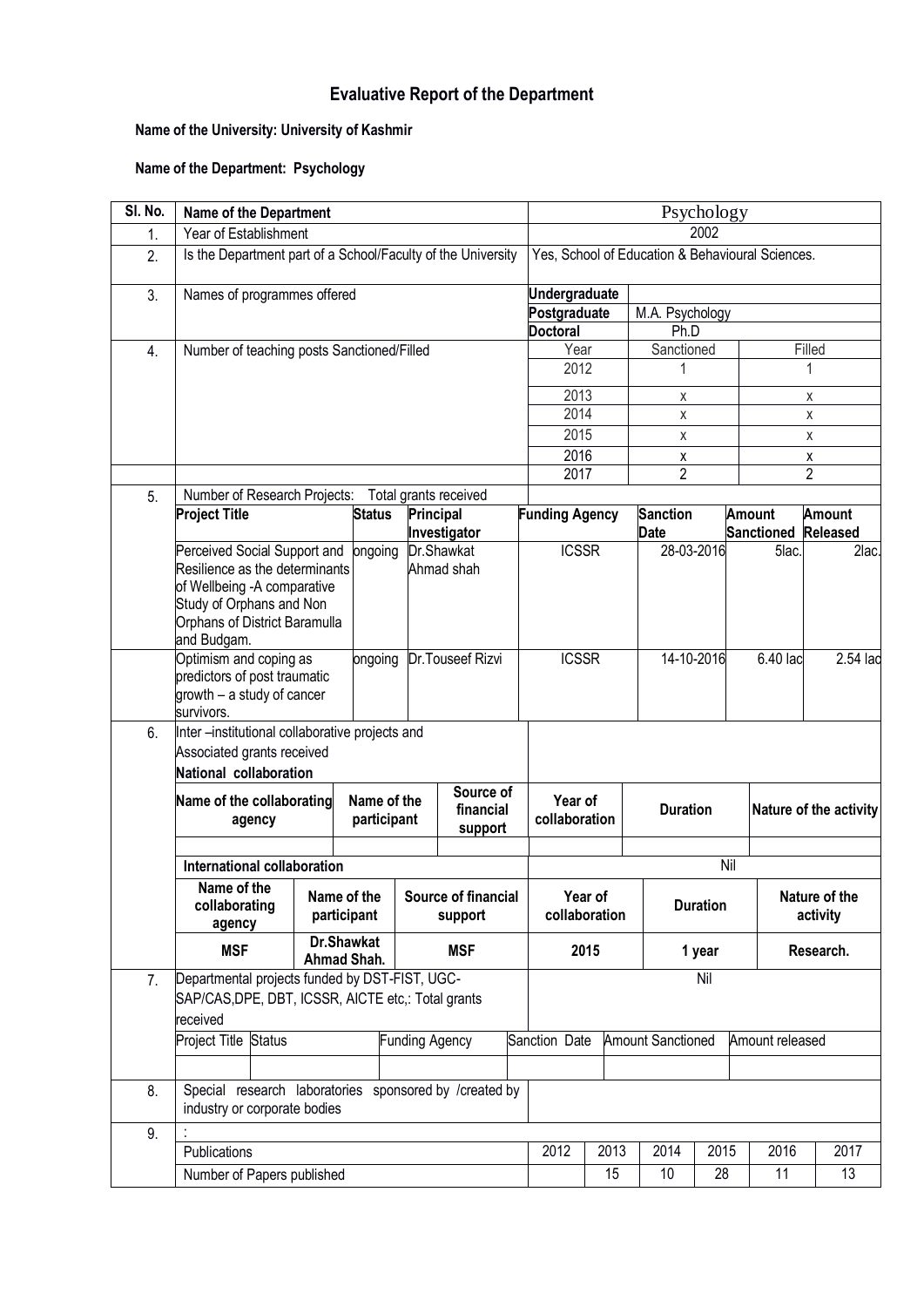|     | Conference proceedings    | 1                                                                         |                                     | 3                                                | 2                                            | 10                       | 5                                                         | 4            |                                        |          |  |
|-----|---------------------------|---------------------------------------------------------------------------|-------------------------------------|--------------------------------------------------|----------------------------------------------|--------------------------|-----------------------------------------------------------|--------------|----------------------------------------|----------|--|
|     | Number of Books with ISBN |                                                                           |                                     |                                                  |                                              |                          |                                                           |              |                                        |          |  |
|     | <b>Book Chapters</b>      |                                                                           |                                     |                                                  |                                              |                          |                                                           |              |                                        |          |  |
|     | <b>Edited Books</b>       |                                                                           |                                     |                                                  |                                              |                          |                                                           |              |                                        |          |  |
|     |                           | Number of Citation Index - range / average                                |                                     |                                                  |                                              |                          |                                                           |              |                                        |          |  |
|     |                           | Number of Impact Factor - range / average                                 |                                     |                                                  |                                              |                          |                                                           |              |                                        |          |  |
|     | Number of h-index         |                                                                           |                                     |                                                  |                                              |                          |                                                           |              |                                        |          |  |
|     |                           |                                                                           |                                     |                                                  |                                              |                          |                                                           |              |                                        |          |  |
| 10. |                           | Details of patents and income generated                                   |                                     |                                                  |                                              |                          |                                                           |              |                                        |          |  |
| 11. |                           | Areas of consultancy and income generated                                 |                                     |                                                  |                                              |                          |                                                           |              |                                        |          |  |
|     | Name of the Patent        | Status - filed/<br>published/awarded                                      | <b>Patent Number</b>                | Year of Filing/                                  |                                              |                          | Publish/Award                                             |              | Income generated<br>(amount in rupees) |          |  |
| 12. |                           | Awards/Recognitions received at the National and International level by : | <b>Faculty</b>                      |                                                  |                                              |                          |                                                           |              |                                        |          |  |
|     |                           | Name of full time                                                         |                                     |                                                  |                                              |                          |                                                           |              |                                        |          |  |
|     |                           | teachers receiving                                                        |                                     |                                                  |                                              |                          | Name of the award,                                        |              |                                        |          |  |
|     | Year of award             | awards from state level,                                                  | Designation                         |                                                  |                                              |                          | fellowship received from<br>Government / Recognized       |              | Level                                  |          |  |
|     |                           | national level,                                                           |                                     |                                                  |                                              |                          | <b>Bodies</b>                                             |              |                                        |          |  |
|     |                           | international level                                                       |                                     |                                                  |                                              |                          |                                                           |              |                                        |          |  |
|     |                           |                                                                           |                                     |                                                  |                                              |                          | <b>Best Presentation Award</b><br>in Management Sciences. |              |                                        |          |  |
|     |                           |                                                                           |                                     |                                                  |                                              |                          | 13th Session of JandK                                     |              |                                        |          |  |
|     | 2018                      | Dr.Mohd.Muzamil Kumar                                                     | <b>Assistant Professor</b>          |                                                  |                                              |                          | Science                                                   |              | <b>State</b>                           |          |  |
|     |                           |                                                                           |                                     |                                                  |                                              |                          |                                                           |              |                                        |          |  |
|     |                           |                                                                           |                                     |                                                  | Congress                                     |                          |                                                           |              |                                        |          |  |
|     |                           |                                                                           |                                     |                                                  |                                              |                          |                                                           |              |                                        |          |  |
|     |                           | Name of Scholar                                                           | <b>Doctoral</b>                     |                                                  |                                              |                          | Name of the award,                                        |              |                                        |          |  |
|     |                           | receiving awards from                                                     |                                     |                                                  |                                              | fellowship received from |                                                           |              |                                        |          |  |
|     | Year of award             | state level, national level,                                              | Programme Title and<br><b>Batch</b> |                                                  | Government / Recognized                      |                          |                                                           |              | Level                                  |          |  |
|     |                           | international level                                                       |                                     |                                                  |                                              |                          | <b>Bodies</b>                                             |              |                                        |          |  |
|     |                           |                                                                           |                                     |                                                  |                                              |                          | <b>Best Research</b>                                      |              |                                        |          |  |
|     |                           |                                                                           |                                     |                                                  | Presentation                                 |                          |                                                           |              |                                        |          |  |
|     |                           |                                                                           |                                     |                                                  |                                              |                          | Award.                                                    |              |                                        |          |  |
|     | 2013                      | Ph.D, 2013                                                                |                                     |                                                  |                                              | JK Science               | <b>State</b>                                              |              |                                        |          |  |
|     |                           | Mohd.Muzamil Kumar                                                        |                                     |                                                  |                                              |                          |                                                           |              |                                        | Congress |  |
|     |                           |                                                                           |                                     |                                                  | (2013).                                      |                          |                                                           |              |                                        |          |  |
|     |                           |                                                                           |                                     |                                                  |                                              |                          |                                                           |              |                                        |          |  |
|     |                           |                                                                           |                                     |                                                  |                                              |                          | <b>Best Presentation Award</b>                            |              |                                        |          |  |
|     | 2015                      | Mohd.Muzamil Kumar                                                        |                                     |                                                  | JK Science                                   |                          |                                                           |              | <b>State</b>                           |          |  |
|     |                           | Ph.D, 2013                                                                | Congress (2015).                    |                                                  |                                              |                          |                                                           |              |                                        |          |  |
|     |                           |                                                                           |                                     |                                                  |                                              |                          |                                                           |              |                                        |          |  |
|     |                           |                                                                           |                                     |                                                  |                                              | Best Oral Presentation   |                                                           | <b>State</b> |                                        |          |  |
|     |                           | 2018<br>Zainab hamid<br>Ph.D, 2017                                        |                                     |                                                  |                                              |                          | Award,<br>13 <sup>th</sup> Jk science Congress.           |              |                                        |          |  |
|     |                           |                                                                           |                                     |                                                  |                                              |                          | Best Poster presentation                                  |              |                                        |          |  |
|     | 2018                      | Ph.D, 2014                                                                |                                     |                                                  |                                              | Award.                   |                                                           | <b>State</b> |                                        |          |  |
|     |                           | Urooj-un-nisa                                                             |                                     |                                                  |                                              |                          | 13 <sup>th</sup> Jksc                                     |              |                                        |          |  |
|     |                           |                                                                           |                                     |                                                  |                                              |                          | Best Paper presentation                                   |              |                                        |          |  |
|     |                           |                                                                           |                                     |                                                  |                                              |                          | award.                                                    |              |                                        |          |  |
|     |                           |                                                                           |                                     | International Conference on                      |                                              |                          |                                                           |              |                                        |          |  |
|     | 2018                      | Ph.D 2017                                                                 |                                     | Recent Developments in<br>Science Humanities and |                                              |                          |                                                           | <b>State</b> |                                        |          |  |
|     |                           | Zainab hamid                                                              |                                     |                                                  |                                              |                          |                                                           |              |                                        |          |  |
|     |                           |                                                                           |                                     |                                                  | management.Organised by<br>Amarsingh College |                          |                                                           |              |                                        |          |  |
|     |                           |                                                                           |                                     |                                                  |                                              | Srinagar.                |                                                           |              |                                        |          |  |
|     |                           |                                                                           |                                     |                                                  |                                              |                          |                                                           |              |                                        |          |  |
|     |                           |                                                                           |                                     |                                                  |                                              |                          |                                                           |              |                                        |          |  |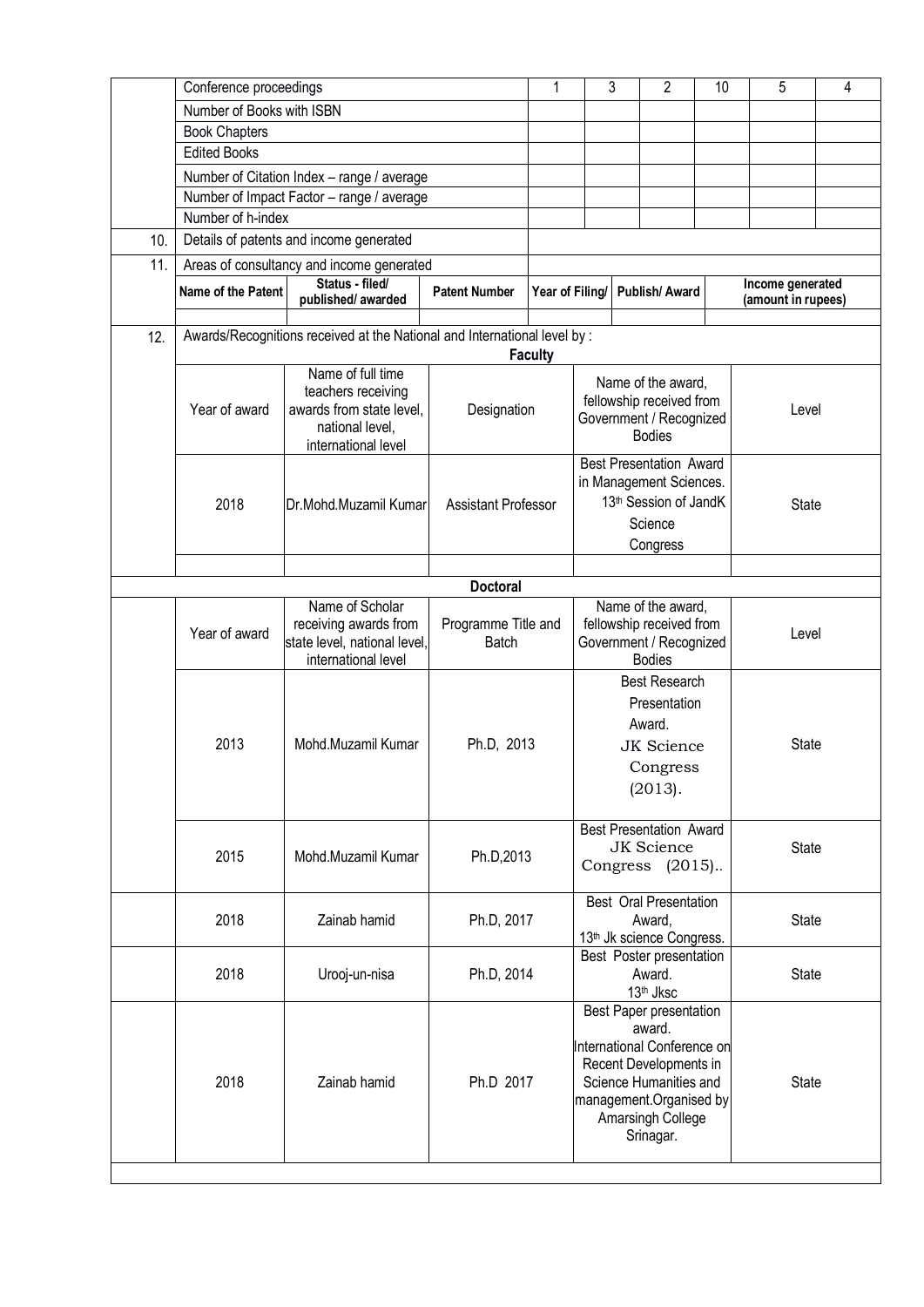| <b>Student</b> |                                                              |                                                                                                                        |      |                                                                                       |                                        |                                     |                                                                 |                                                                                     |                                                                                                                    |              |                                                   |                                                |  |
|----------------|--------------------------------------------------------------|------------------------------------------------------------------------------------------------------------------------|------|---------------------------------------------------------------------------------------|----------------------------------------|-------------------------------------|-----------------------------------------------------------------|-------------------------------------------------------------------------------------|--------------------------------------------------------------------------------------------------------------------|--------------|---------------------------------------------------|------------------------------------------------|--|
|                |                                                              | Name of Student<br>receiving awards/Prize<br>Year of award<br>from state level, national<br>level, international level |      |                                                                                       |                                        | Programme Title and<br><b>Batch</b> |                                                                 |                                                                                     | Name of the award/ prize/<br>fellowship received from<br>Government / Recognized<br><b>Bodies</b>                  |              | Level                                             |                                                |  |
|                |                                                              | 2017                                                                                                                   |      | Abraq Zahoor                                                                          |                                        |                                     | PG                                                              |                                                                                     | Best Bowler.<br><b>Tennis ball Cricket</b><br>Championship organised<br>by Jk sports Council                       |              | State                                             |                                                |  |
|                | 2017<br>Abraq Zahoor                                         |                                                                                                                        |      | PG                                                                                    |                                        |                                     |                                                                 | Women of the Match,<br>women's T20<br>Championship organised<br>by JK state Council |                                                                                                                    | <b>State</b> |                                                   |                                                |  |
| 13.            |                                                              |                                                                                                                        |      |                                                                                       |                                        |                                     |                                                                 |                                                                                     | How many students have cleared Civil Services and Defense Services examinations, NET, SET (SLET),                  |              |                                                   | GATE<br>and                                    |  |
|                | S.No.                                                        |                                                                                                                        |      | other Competitive Examinations. NET = 18, SLET= 24<br>Name of the student             |                                        |                                     | <b>Programme and Batch</b>                                      |                                                                                     | <b>Competitive Examination</b><br>cleared by Student                                                               |              |                                                   | Year                                           |  |
|                | 1.                                                           |                                                                                                                        |      | Hadeeqa                                                                               |                                        | P.G.2015                            |                                                                 |                                                                                     | <b>NET</b>                                                                                                         |              |                                                   | 2017                                           |  |
|                | 2.                                                           |                                                                                                                        |      | Zainab Hamid                                                                          |                                        | P.G.2011                            |                                                                 |                                                                                     | NET/SET                                                                                                            |              |                                                   | 2017                                           |  |
|                | 3.                                                           |                                                                                                                        |      | Shams-un-Nisa                                                                         |                                        | P.G. 2009                           |                                                                 |                                                                                     | <b>SLET</b>                                                                                                        |              |                                                   | 2013                                           |  |
|                | 4.                                                           |                                                                                                                        |      | Urouj-un-Nisa                                                                         |                                        | P.G.2009                            |                                                                 |                                                                                     | <b>SLET</b>                                                                                                        |              | 2016                                              |                                                |  |
|                | 5.                                                           |                                                                                                                        |      | Tabassum                                                                              |                                        | P.G.2011                            |                                                                 |                                                                                     | <b>NET</b>                                                                                                         |              |                                                   | 2016                                           |  |
|                | 6.                                                           |                                                                                                                        |      | Eshrat Ara                                                                            |                                        | P.G.2010                            |                                                                 |                                                                                     | NET/SET                                                                                                            |              |                                                   | <b>NA</b>                                      |  |
|                | 7.                                                           |                                                                                                                        |      | Abdul Majid                                                                           |                                        | P.G.2006                            |                                                                 |                                                                                     | <b>NET</b>                                                                                                         |              | <b>NA</b>                                         |                                                |  |
|                | 8.                                                           |                                                                                                                        |      | Omar Habib                                                                            |                                        | P.G.2006                            |                                                                 |                                                                                     | <b>NET</b>                                                                                                         |              | <b>NA</b>                                         |                                                |  |
|                | 9.                                                           |                                                                                                                        |      | Imran Khan                                                                            |                                        |                                     | P.G.2006                                                        |                                                                                     | <b>SET</b>                                                                                                         |              | <b>NA</b>                                         |                                                |  |
|                | 10.                                                          |                                                                                                                        |      | Mohd. Muzamil Kumar                                                                   |                                        | P.G.2010                            |                                                                 |                                                                                     | NET/SET                                                                                                            |              | 2013                                              |                                                |  |
|                | 11.                                                          |                                                                                                                        |      | Firdous War                                                                           |                                        |                                     | P.G.2006                                                        |                                                                                     | <b>NET</b>                                                                                                         |              | <b>NA</b>                                         |                                                |  |
|                | 12.                                                          |                                                                                                                        |      | Shabnum Ara                                                                           |                                        | P.G.2008                            |                                                                 |                                                                                     | <b>NET</b>                                                                                                         |              |                                                   | <b>NA</b>                                      |  |
|                | 13                                                           |                                                                                                                        |      | Shabnum                                                                               |                                        | P.G.2010                            |                                                                 |                                                                                     | <b>NET</b>                                                                                                         |              |                                                   | <b>NA</b>                                      |  |
|                | 14.                                                          | Shams-ud-Din Sheikh                                                                                                    |      | P.G.2010                                                                              |                                        |                                     |                                                                 | <b>NET</b>                                                                          |                                                                                                                    |              | <b>NA</b>                                         |                                                |  |
|                |                                                              | 15.<br>Asma Nabi Malik                                                                                                 |      | P.G.2007                                                                              |                                        |                                     |                                                                 | <b>SLET</b>                                                                         |                                                                                                                    |              | 2011                                              |                                                |  |
|                |                                                              | 16.<br>Yasir Hamid Bhat                                                                                                |      | P.G.2005<br>P.G.2011                                                                  |                                        |                                     |                                                                 | NET/SET<br><b>NET</b>                                                               |                                                                                                                    |              | $\overline{2013}$                                 |                                                |  |
|                | 18.                                                          | 17.<br>Sajad Bhat<br>Naureen Naseer                                                                                    |      | P.G.2009                                                                              |                                        |                                     |                                                                 | <b>SLET</b>                                                                         |                                                                                                                    |              | 2016<br>2013                                      |                                                |  |
|                |                                                              |                                                                                                                        |      |                                                                                       |                                        |                                     |                                                                 |                                                                                     |                                                                                                                    |              |                                                   |                                                |  |
| 14.            |                                                              |                                                                                                                        |      | List of doctoral, post-doctoral students and research associates                      |                                        |                                     |                                                                 |                                                                                     |                                                                                                                    |              |                                                   |                                                |  |
|                |                                                              |                                                                                                                        |      | From the host institution/university                                                  |                                        |                                     |                                                                 |                                                                                     |                                                                                                                    |              |                                                   | Doctoral / Post-doctoral / Research associates |  |
|                |                                                              | Name of<br>Year of enrolment<br><b>Research fellow</b>                                                                 |      |                                                                                       |                                        | Name of degree /<br>programme       |                                                                 |                                                                                     |                                                                                                                    |              |                                                   |                                                |  |
|                |                                                              |                                                                                                                        |      |                                                                                       |                                        |                                     |                                                                 |                                                                                     |                                                                                                                    |              |                                                   |                                                |  |
|                |                                                              |                                                                                                                        |      |                                                                                       |                                        |                                     |                                                                 |                                                                                     |                                                                                                                    |              |                                                   |                                                |  |
|                | From other institutions/universities                         |                                                                                                                        |      |                                                                                       |                                        |                                     |                                                                 |                                                                                     |                                                                                                                    |              |                                                   |                                                |  |
|                | Name of<br>Year of<br><b>Research</b><br>enrolment<br>fellow |                                                                                                                        |      | Doctoral /<br>Name of degree Post-doctoral<br>/ programme<br>/ Research<br>associates |                                        |                                     | Name of university From<br>where you earned your last<br>degree |                                                                                     | Name of last degree<br>attained                                                                                    |              |                                                   |                                                |  |
|                |                                                              |                                                                                                                        |      |                                                                                       |                                        |                                     |                                                                 |                                                                                     |                                                                                                                    |              |                                                   |                                                |  |
|                |                                                              |                                                                                                                        |      |                                                                                       |                                        |                                     |                                                                 |                                                                                     |                                                                                                                    |              |                                                   |                                                |  |
| 15.            |                                                              |                                                                                                                        |      |                                                                                       |                                        |                                     |                                                                 |                                                                                     | Number of Research Scholars/ Post Graduate students getting financial assistance from the University/State/ Centre |              |                                                   |                                                |  |
|                | Year of<br>Name of Student<br>enrolment                      |                                                                                                                        |      |                                                                                       | Duration of<br>Programme<br>fellowship |                                     |                                                                 | Type of the fellowship                                                              | Granting agency                                                                                                    |              | Qualifying exam if<br>any (NET, GATE,<br>$etc.$ ) |                                                |  |
|                |                                                              | 2014                                                                                                                   |      | Eshrat Ara                                                                            | Ph.D                                   |                                     | 2 Years                                                         |                                                                                     | Doctoral                                                                                                           | <b>ICSSR</b> |                                                   | <b>NET</b>                                     |  |
|                | 2014<br>Mohd . Muzamil                                       |                                                                                                                        | Ph.D |                                                                                       | 2 Years                                |                                     | Doctoral                                                        | <b>ICSSR</b>                                                                        |                                                                                                                    | <b>NET</b>   |                                                   |                                                |  |